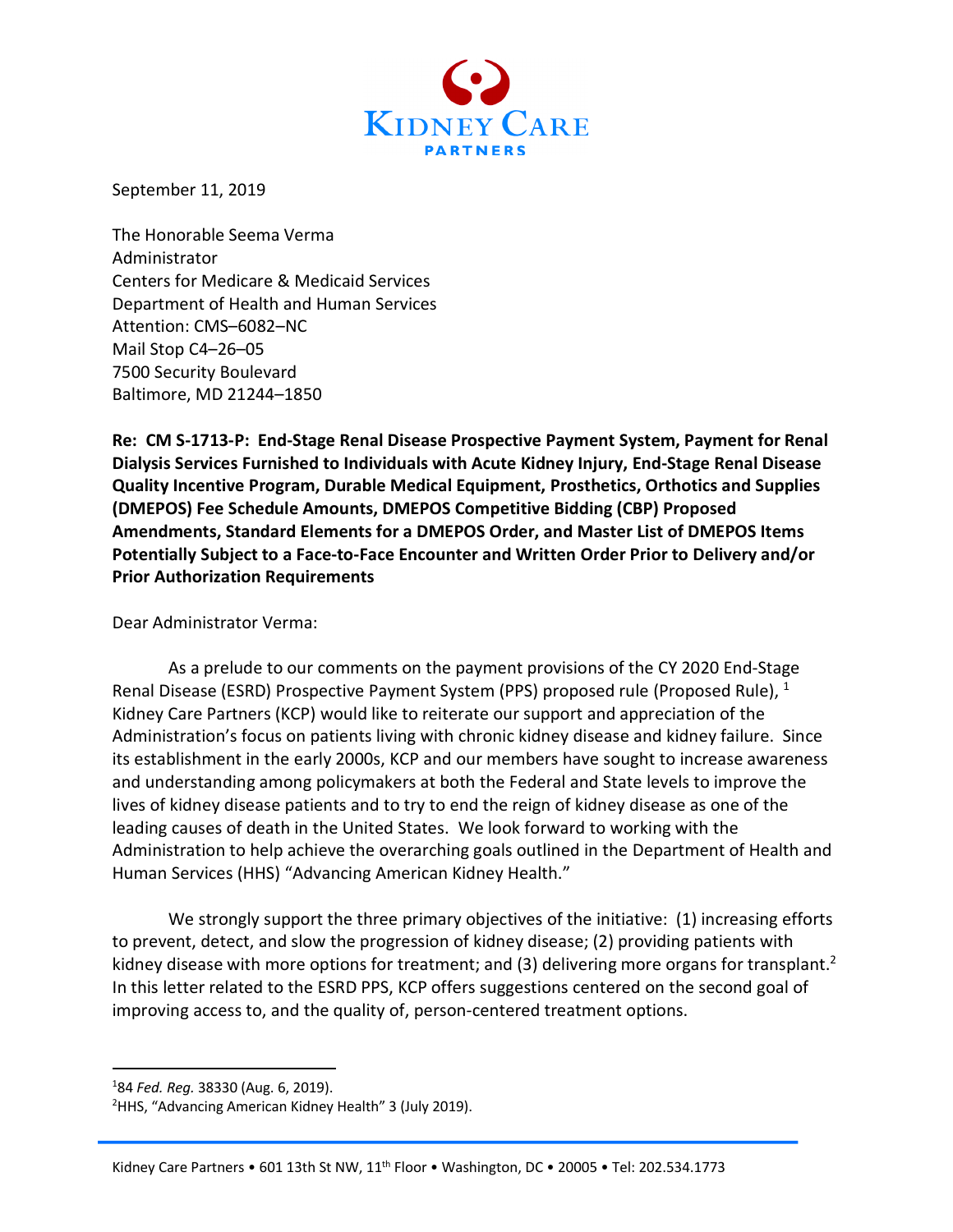The Honorable Seema Verma September 11, 2019 Page 2 of 17

For HHS to achieve these goals, it is critically important that the ESRD PPS adequately reimburse facilities for the care being provided. Currently, and as MedPAC has recognized, the ESRD PPS payment rates do not cover the cost of providing the required services to patients. Therefore, KCP's recommendations and suggestions seek to refine the current PPS so that it becomes sustainable. Specifically, KCP asks the Centers for Medicare & Medicaid Services (CMS) to:

- Adopt a sustainable pathway for drugs and biological products that qualify and receive TDAPA to be added to the ESRD bundle after the TDAPA period ends, which would include providing an incremental adjustment to the base rate if the current dollars are not sufficient to cover the cost of providing the product.
- Finalize, with one modification to allow a product with its first ESRD-related indication to also qualify for TDAPA, the use of NDA Types proposed to determine which drugs or biologicals should receive TDAPA and the exclusion of generics, as well as biosimilars, from TDAPA eligibility.
- Set the base for TDAPA at ASP+6 percent.
- Finalize the proposed transitional add-on for truly innovative devices, but establish the transitional period to allow for the collection of two full calendar years of data, provide a long-term sustainable pathway for adopting such devices by appropriately adjusting the PPS base rate when these products are added to the bundle, work with the community to establish a transparent structure around the process the MACs will use to set list price, and extend the application deadline.
- Work with KCP to propose in the next rulemaking a pathway for accounting for new capital equipment in the ESRD PPS.
- Finalize the extension of TDAPA for calcimimetics for a third year, but continue to use ASP+6 percent as the basis for TDAPA.
- Refine the ESRD PPS case-mix and facility-level adjusters.
- Revise the outlier policy.
- Address other technical issues outlined in Section III.

## **I. Refining the ESRD PPS To Support Innovative Options for Treatment**

In the "Advancing American Kidney Health" report, HHS defines one of the objectives of the goal of providing patients with kidney disease with more options for treatment as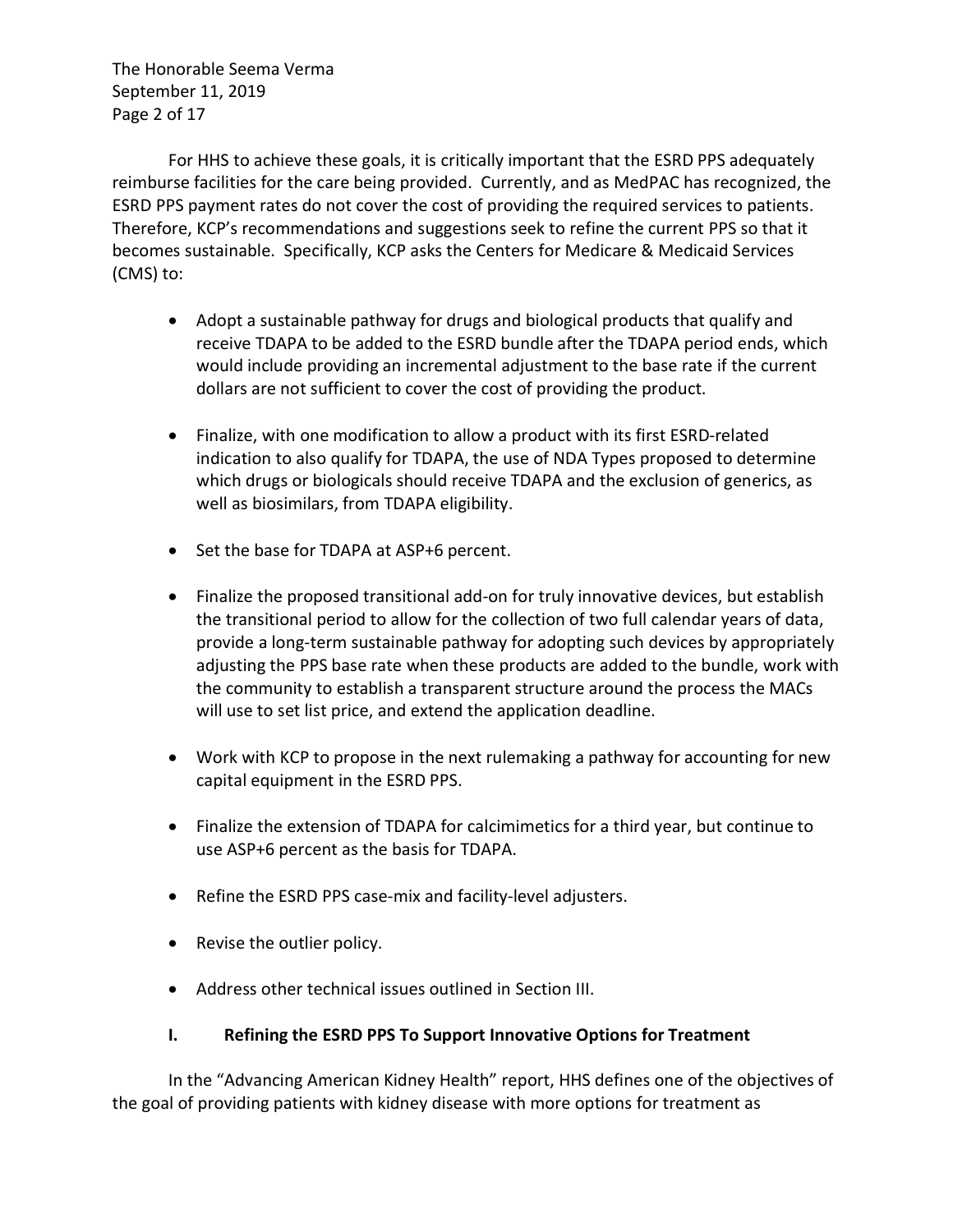The Honorable Seema Verma September 11, 2019 Page 3 of 17

"introduc[ing] new value-based kidney disease payment models that align health care provider incentives with patient preferences and improve quality of life."<sup>3</sup> As part of this objective, HHS indicates that "Medicare will continue to support payment rule changes for the ESRD PPS that focus on patient care, support innovation, reduce burdens, and lower costs."<sup>4</sup> It further outlines three actions that the CMS is taking to help support innovation in the ESRD PPS.

- CMS is considering ways to encourage ESRD facilities to furnish new and innovative drugs and biological products for the treatment of ESRD. The Transitional Drug Add-on Payment Adjustment (TDAPA) is an add-on payment adjustment under the ESRD PPS intended to facilitate this goal for Medicare beneficiaries. This is done by encouraging ESRD facilities to furnish certain qualifying new renal dialysis drugs and biological products by allowing additional payment for them while utilization data is collected.
- CMS recognizes that continual refinement of the ESRD PPS is necessary to benefit people living with ESRD, and is therefore working with an analytical contractor to perform payment analysis and develop potential refinements to the ESRD PPS. CMS plans to ask for stakeholder input on data collection.
- Based on comments received during and after the CY 2019 ESRD PPS rulemaking, CMS is considering issues related to payment for new and innovative supplies and equipment that are renal dialysis services furnished by ESRD facilities for ESRD beneficiaries.<sup>5</sup>

As we had raised in our comments on the CY 2019 ESRD PPS (dated August 10, 2019, and August 23, 2019), there are two parts to incentivizing new and innovative drugs, biological products, and devices in any payment system. The first part is how to encourage adoption during the first few years after an item is introduced; the second part is establishing a long-term pathway that adjusts the payment rate to adequately reimburse the item once it is folded into the bundle. While we have recommended, and will continue to do so in this letter, modifications to TDAPA and the proposed add-on for truly innovative devices, we support the concept of transitional add-ons as the first part of the two-part policy for encouraging the adoption of new and innovative products in the ESRD PPS. We also call, once again, on CMS to implement a policy for all new and innovative products, regardless of their functional category status, that will adjust the ESRD PPS when such products are added to the bundle as the second part of this policy.

<sup>3</sup> *Id.* at 15.

<sup>4</sup> *Id.* 5 *Id.* at 16.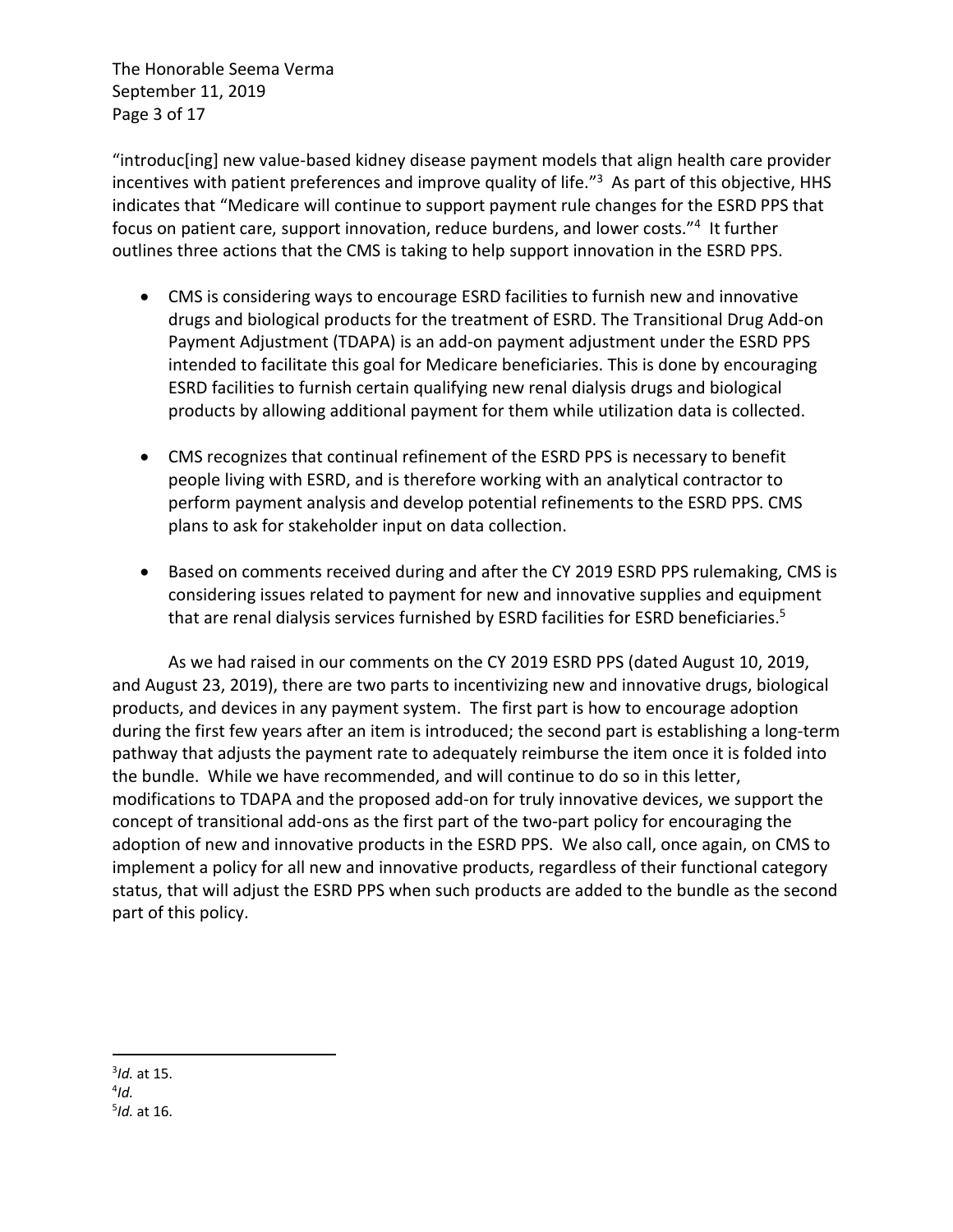The Honorable Seema Verma September 11, 2019 Page 4 of 17

## **A. Payment policy recommendations to support new and innovative drugs, biologicals, and devices after the transitional period.**

Transitional payments alone are not sufficient. The Proposed Rule seems to continue a no new money policy for certain drugs and biological products that fall within the ESRD PPS's functional categories. A similar policy seems to be proposed for truly innovative new devices as well. As we understand these policies, CMS will not adjust the bundled rate when functional category drugs or biological products or devices are added to the ESRD PPS. Yet, the second and third bullet under Objective 2 in the "Advancing American Kidney Health" suggests that HHS recognizes that the ESRD PPS requires additional refinement and may be considering ways to address the incorporation of new products, including functional category drugs/biological products and devices, into the ESRD PPS. KCP sincerely hopes that this is in fact the case. To the extent that is true, we urge CMS to indicate that it is taking this pathway in the final rule for the CY 2020 ESRD PPS.

As we have stated in numerous meetings and previous comment letters, the ESRD PPS is underfunded – it costs more to provide the necessary services to Medicare patients than the amount that Medicare reimburses facilities to provide these services. MedPAC continues to recognize this fact as part of its annual *Report to the Congress*, each of which has highlighted the ongoing negative Medicare margins experienced by dialysis facilities. Thus, while a temporary add-on provides new money for two to three years or more, it does nothing to address the underfunding of the program or provide a sustainable pathway for the permanent adoption of new products.

Without a sustainable pathway, facilities simply cannot afford to adopt new and innovative products that will, in many cases, be more expensive than those currently in the bundle's functional categories. The chart below, prepared by The Moran Company, illustrates the problem.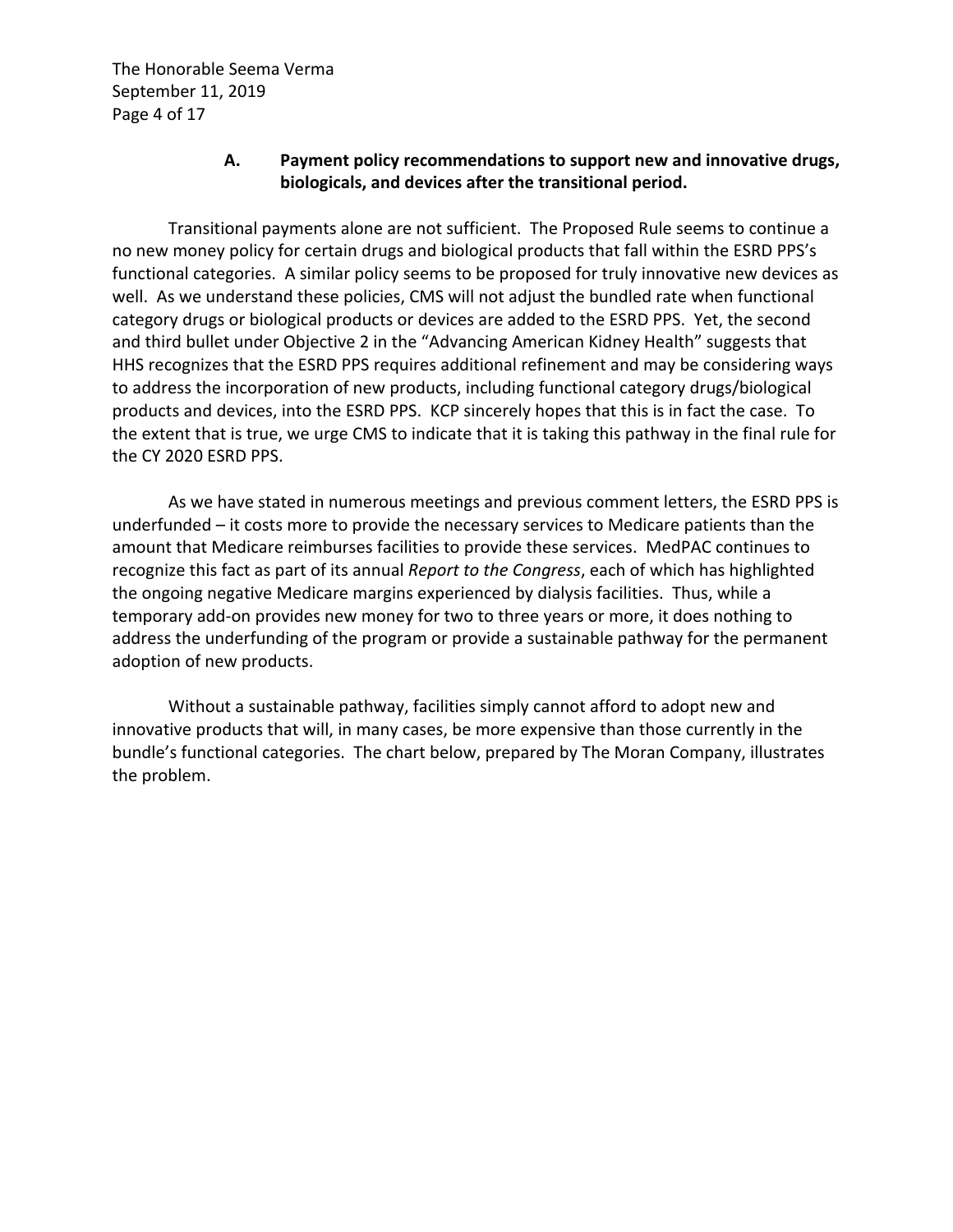The Honorable Seema Verma September 11, 2019 Page 5 of 17

# **Table A: Dollar Amounts for ESRD Bundle Drug for Functional Categories Other than Anemia Management on a Per Treatment Basis (Source: The Moran Company analysis of CMS data)**

|                                    | 2017 Utilization by Facilities<br><b>Priced at ASP+6</b> |      |
|------------------------------------|----------------------------------------------------------|------|
| <b>Functional Category</b>         | Avg. MAP per Tx                                          |      |
| <b>Bone and Mineral Metabolism</b> | \$                                                       | 1.09 |
| <b>Cellular management</b>         | \$                                                       | 0.02 |
| <b>Access Management</b>           | \$                                                       | 0.18 |
| Anti-infective                     | \$                                                       | 0.12 |
| <b>Other injectables</b>           | \$                                                       | 1.37 |

The limited number of dollars available in the existing functional categories results from the lack of innovation in the most basic areas of kidney care during the last three decades. Like CMS, KCP supports the concept that a bundled payment should promote competition. However, even the most judiciously priced new product cannot compete against products that the bundle covers at \$1 or less. The rate will need to be adjusted, if CMS wants to ensure that new products are available after the transitional period.

Likewise, KCP agrees that CMS should not necessarily be in a position where it adds new money every time a new product is added to the bundle. However, a blanket no new money policy swings the pendulum too far in the other direction. For this reason, KCP had recommended that CMS adopt guardrails to define when a drug or biological product is truly innovative, which will limit the cost of TDAPA. If a product qualifies under those guardrails, it should receive TDAPA. During the TDAPA period, CMS would collect the data it needs to determine whether the current bundled rate is sufficient to allow the new product to fairly compete in the bundle or if cost and utilization of the drug or biological product would require dollars to be added to the base rate. As noted below, the money saved under this policy (which is similar to the proposed use of NDA Types) should be used to support adjusting the bundled rate for truly innovative products when they their pass-through period ends.

KCP suggested an additional safeguard, as well, for those drugs that are not used by the average patient. In those cases in which a product is used by a smaller percentage of the ESRD population, CMS would bundle the product, but instead of spreading the dollars added to the base rate across all facilities, CMS would establish a pool from which facilities using the new product would be paid if they administered the product to a specific patient. The pool along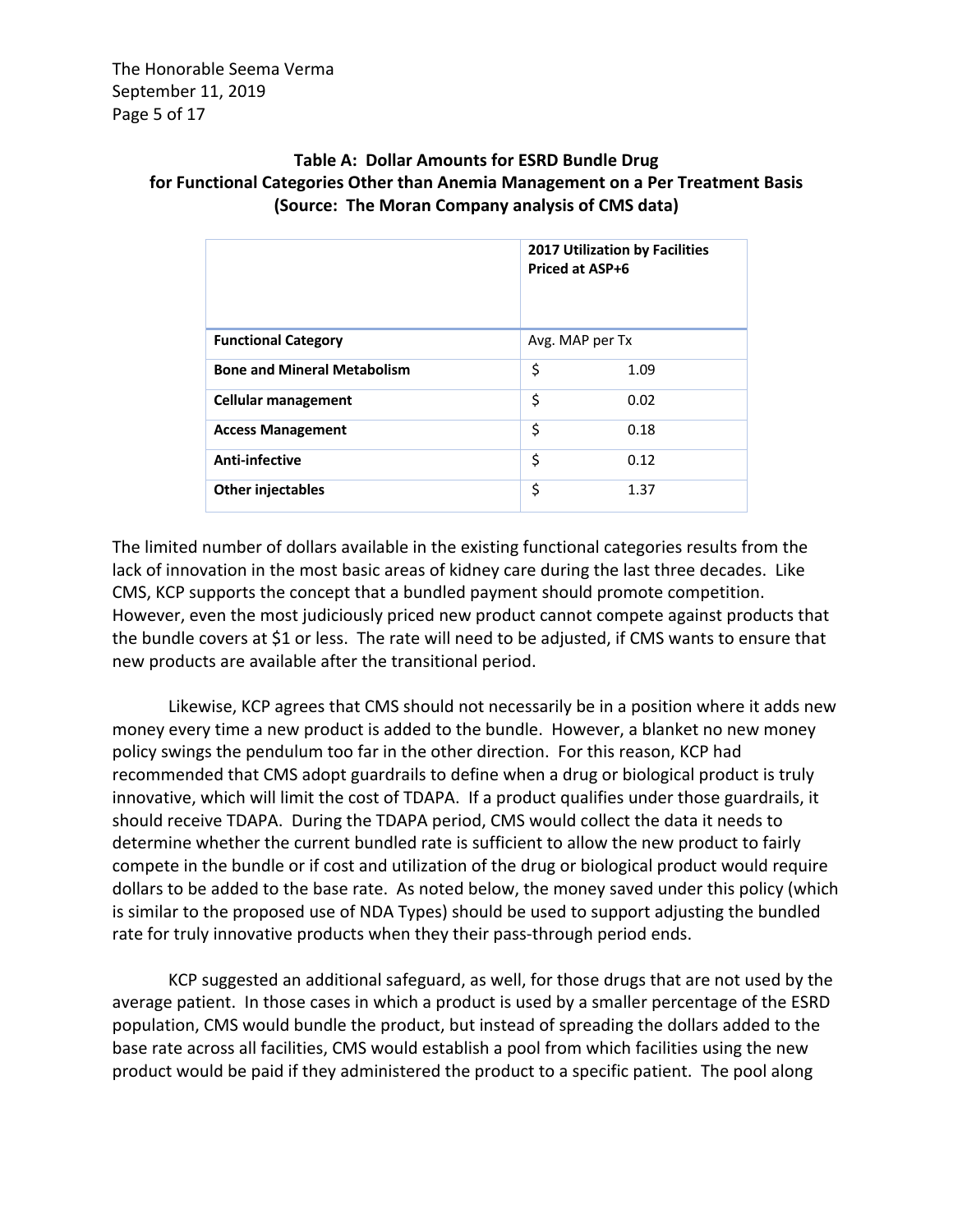The Honorable Seema Verma September 11, 2019 Page 6 of 17

with the base rate would be modified each year under the market basket methodology. It would not be a separate add-on outside of the bundled rate.

We still believe that an approach such as the one we suggested or a similar model is necessary for CMS to achieve its goal of supporting innovation. The ESRD PPS is unlike other Medicare payment systems in two important ways. First, it is a single payment bundle. While there are hundreds of MS-DRGs or APCs, there is only one ESRD rate. Second, there is no annual recalibration of the ESRD PPS to account for the addition of new products or to recognize efficiencies because there is only one ESRD rate and nothing to balance the changes in that one rate against. Thus, applying only the transitional add-on policy provides only half a solution. The adjustment of the rate is also needed to promote the long-term availability of innovative products.

KCP acknowledges that CMS has to some degree recognized the fact that the bundled rate may not be sufficient for all new products. However, providing new money to the bundle only when a new drug or biological product is outside of the functional categories is too narrow of a policy. The functional categories as currently defined are so broad that they encompass nearly all of the categories of conditions for which dialysis patients seek treatment. These are also the areas in which there are the greatest gaps in treatment options, as evidenced by the fact that many of the products used today are valued (in terms of dollar amounts) so little. In some cases, clinicals do not even believe these products are effective for managing the conditions of patients. At a minimum, the policy CMS outlined for products outside of functional categories should be applied to all truly innovative products, even if they come within an existing functional category.

The limitations on TDAPA, which KCP discusses below and to which KCP suggests one modification, should be used as well to limit which products qualify for the evaluation to determine if new money should be added before the product is incorporated into the ESRD PPS. This amount should be tailored to provide the incremental difference between the existing amount in the bundle and the increased cost resulting from adding such a product. (See Section B for more details). In some cases, CMS might add the full cost of the drug, based on the data it obtains during the TDAPA period. In other cases, it may be appropriate to add some amount less than the full cost to account for dollars that may already be associated with the functional category in the bundle already.

Since its inception, KCP has fought to modernize federal policies to promote efficient, high-quality kidney care. We have raised concerns as the treatment options for patients living with other chronic diseases outpaced those available to dialysis patients. We have supported the efforts of our members to increase NIH funding for research in the areas of CKD and ESRD. We have called on the Congress and the Administration to recognize the gaps in kidney care and to create and expand education initiatives, such as the Kidney Disease Education benefit. Thus, when the President announced the Advancing American Kidney Health, KCP immediately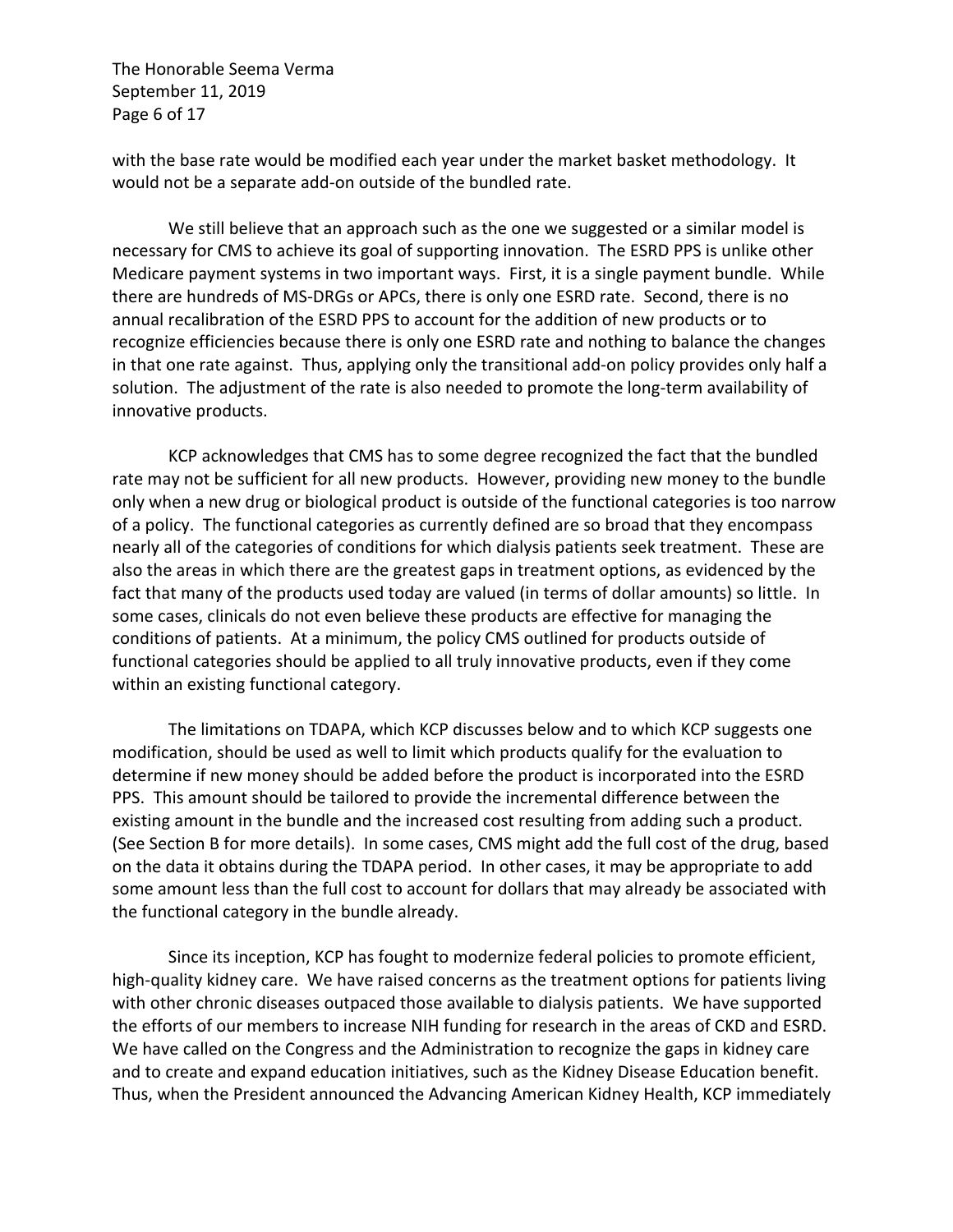The Honorable Seema Verma September 11, 2019 Page 7 of 17

recognized the synergies between our ongoing work and the goals of the Administration. It is critical that the payment policies for the ESRD PPS support the Administration's goals. To that end, we ask that CMS in the final rule clarify that for CY 2020 and subsequent years it plans to evaluate truly innovative drugs and biologic products, regardless of their functional category status, as well as devices, and adjust the bundled rate as necessary to provide adequate payment that incentivizes the continued use of innovative products after the transitional period for the product ends.

# **B. KCP supports some of the proposed refinements to TDAPA, but continues to urge CMS to use it as a pathway to promoting innovation within the bundle after the transitional period expires.**

KCP does not support CMS' proposals to condition TDAPA payments to facilities for a particular drug on the manufacturer's provision of ASP data. We agree that it is important for manufacturers to report ASP data, but cutting payments to facilities will not accomplish that goal. KCP recommends that CMS use other mechanisms already at its disposal to address the problem directly with the manufacturers that are not reporting. CMS could also consider using the Average Manufacturer Price (AMP) after a certain period of time.

KCP supports the exclusion of generic products from TDAPA, consistent with our previous comments and CMS' statements in the Proposed Rule. While we understand the desire to promote biosimilars, we believe the same rationale exists for excluding these products from the TDAPA payments as well. The money saved from excluding generics and biosimilars from TDAPA could be used to offset the cost of adjusting the ESRD PPS bundle when new drugs or biological products, including those defined by CMS to be in functional categories, are added to the bundle. We remain concerned, as noted above, that without assessing truly innovative products when they are added to the bundle that CMS will thwart its own stated goals of promoting innovation in the ESRD program.

In addition, KCP remains concerned that CMS has not revised the policy to base the TDAPA rate on ASP+6 percent, consistent with how other Medicare payment systems treat new drugs. As described below, we appreciate that CMS considered the hospital payment system when establishing the proposal for truly innovative devices, so it is unclear why the agency would not try to align the basis for the payment of new drugs and biological during a transitional period with the policies set forth in other payment systems. As we described in detail in our letter last year and as Table A demonstrates, there is very little money in the bundle for the majority of drugs or biological products. We believe it is a mistake, therefore, to assume that the bundled rate includes the administration costs associated with new products. If facilities purchase drugs at rates higher than the ASP, which at least half of the facilities do, and there is no adjustment for such administrative costs, it is difficult to see how TDAPA will inspire them to adopt innovative products. They simply will not be able to pay for such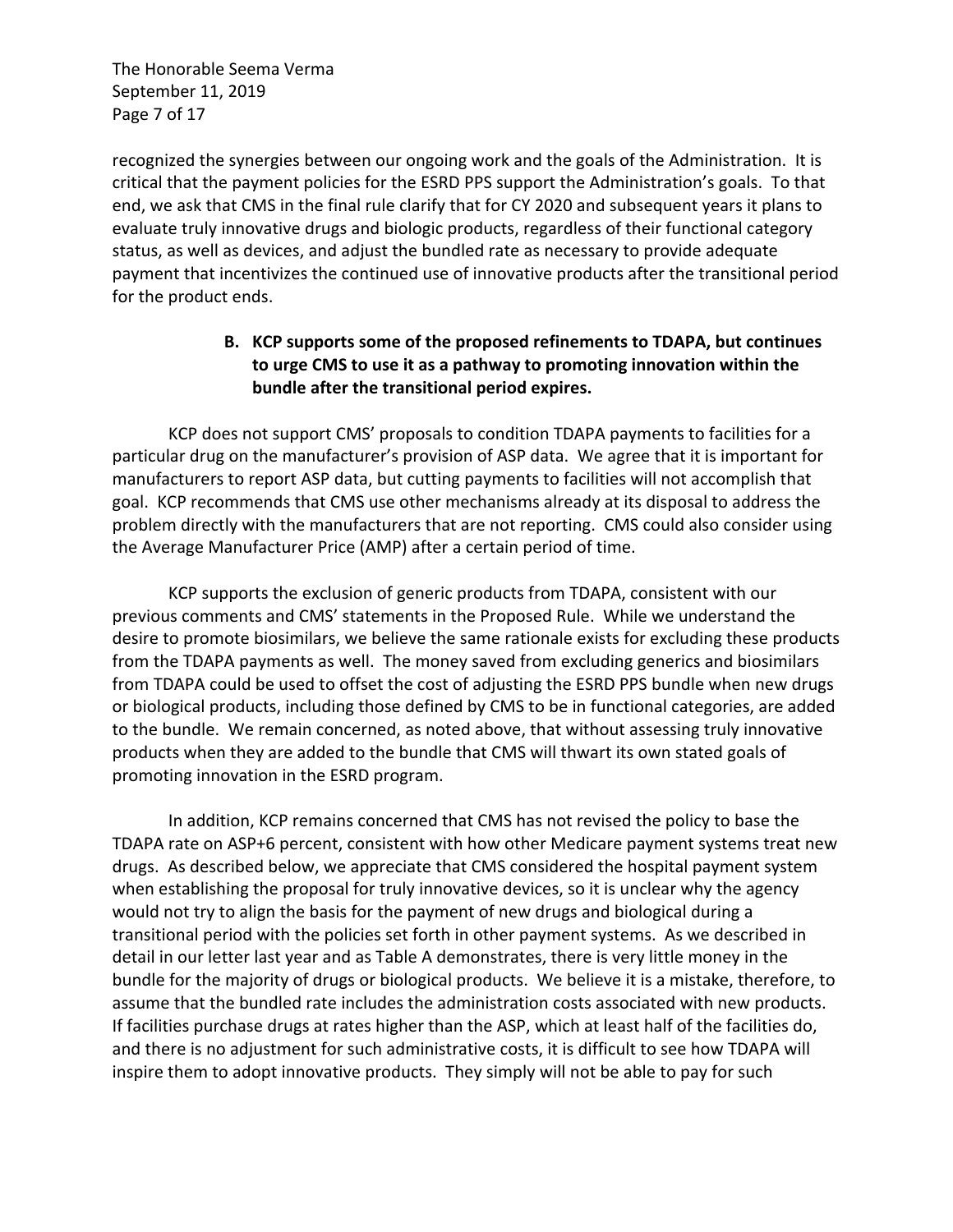The Honorable Seema Verma September 11, 2019 Page 8 of 17

products if the reimbursement is significantly below the cost of obtaining and administering the products.

KCP also supports CMS' decision to use NDA Classification Types for TDAPA eligibility, as proposed, with an important caveat that, if a product falls into an excluded NDA Type, but obtains FDA approval for its first ESRD-related indication, that product should be eligible for TDAPA. KCP also strongly encourages CMS and FDA to work together to: (i) provide greater transparency into the NDA Type decision; and (ii) develop a process for manufacturer involvement in that decision. We believe the approach proposed aligns with the intent of the criteria that KCP recommended CMS consider during the previous year's rulemaking to limit TDAPA eligibility. The funds that would no longer be expended under the Agency's original broader TDAPA policy could be used to offset the cost of adjusting the base rate to address the incremental cost of the TDAPA-qualified new drugs or biological products when they are added to the bundle.

KCP asks CMS to adopt KCP's recommended modification to the Agency's proposed TDAPA eligibility criteria, because without such modification, the utilization of the NDA Classification Types has the significant potential to exclude from TDAPA eligibility truly new and innovative drugs for ESRD patients. CMS recognizes in its discussion of the Type 10 NDA that a new ESRD indication for a previously approved non-ESRD drug advances the field and presents a new approach to provide care for ESRD patients. The reality, however, is that not all products for which a manufacturer obtains a new ESRD indication will be approved through a Type 10 NDA. For example, a product originally approved for a non-ESRD indication through an excluded NDA Type may have a first ESRD-specific indication added through an NDA supplement to that NDA, thus resulting in the new ESRD product being excluded from TDAPA eligibility. The innovation and investment by this manufacturer to obtain the new ESRD indication is no less than that of the manufacturer who submits a Type 10 NDA for a new indication, but the proposed criteria would exclude such a drug from TDAPA eligibility*.* By definition, a first ESRD-related indication denotes that the product has not been approved for this population previously and is consistent with the intent to limit TDAPA to truly innovative products for this patient population, regardless of the mechanics of the FDA approval.

We continue to believe that TDAPA should be applied only to truly innovative drugs and biological products. The proposed NDA Types create objective categories to identify new and existing products for TDAPA eligibility and eligibility for line extensions or other products that are sufficiently innovative to warrant additional funding. This approach provides certain and predictability to the process and will create the appropriate incentives for manufacturers to develop innovative products for the space, when coupled with the recommendations to add new dollars to the base rate when such products are added to the bundle.

Once the decision is made to limit TDAPA, CMS should align the drug designation policy with other Medicare payment system policies related to incorporating new drugs and biologic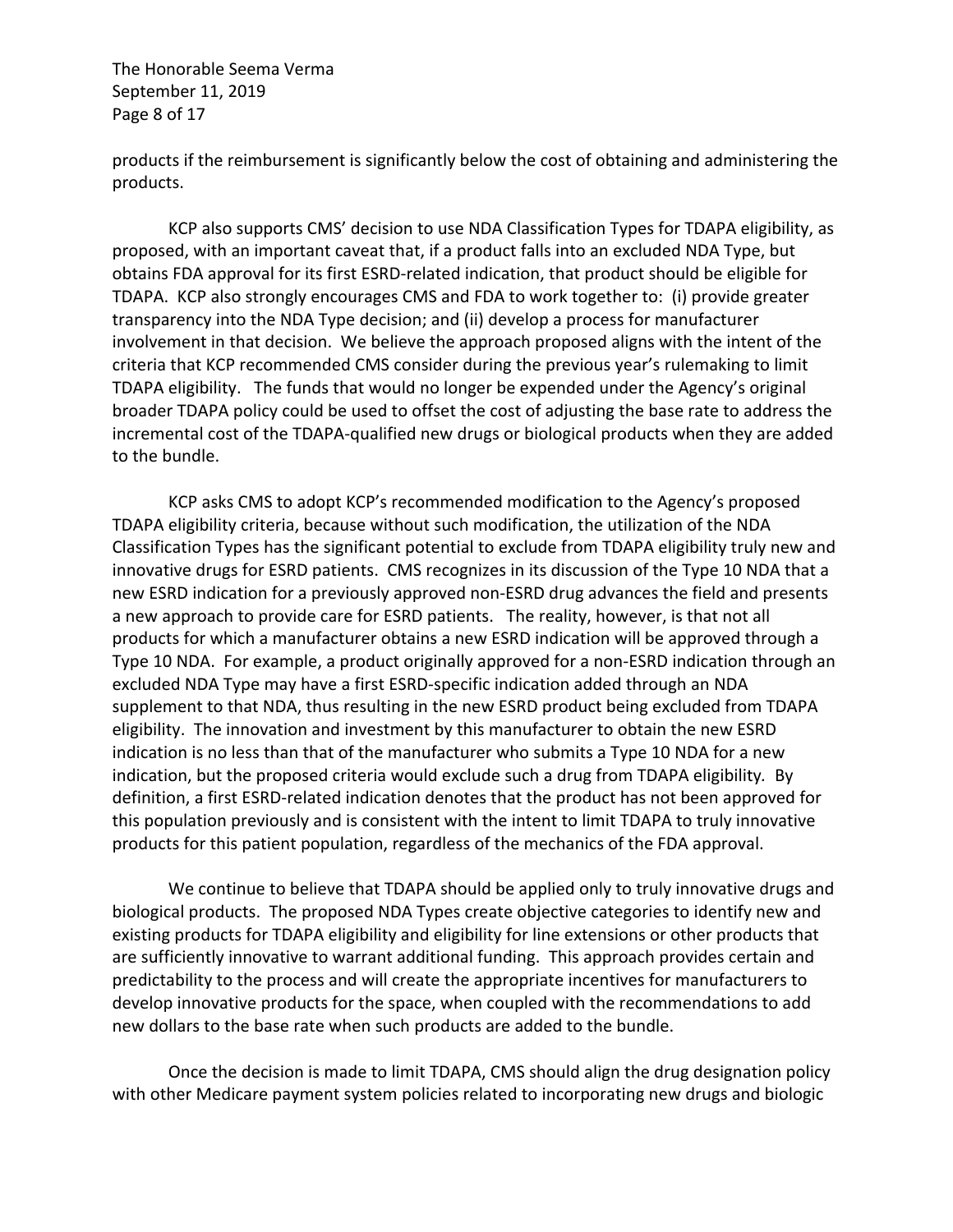The Honorable Seema Verma September 11, 2019 Page 9 of 17

products into a bundled payment system. This policy would mean that CMS collect two full years of claims data before folding the product into the ESRD PPS bundle and adjust the rate accordingly to account for the new costs, as well as an efficiencies that might be gained. As we noted in previous comment letters, CMS and the Congress have recognized that a two calendar year period is rarely sufficient to assess the utilization and cost of a new product. We are pleased that CMS has recognized that fact in the calcimimetic policy proposed in this rulemaking as well. Similar logic should apply to any new product that qualifies for TDAPA.

These incremental adjustments would ensure adequate funding for the long-term adoption of such products and is necessary because the ESRD PPS has no mechanism, unlike the hospital payment systems, to account for the additional incremental costs that may be associated with the addition of new products to the bundle.

## **C. Proposed transitional add-on for truly innovative devices and suggests some refinements**

KCP appreciates that CMS has proposed the transitional add-on payment adjustment for new and innovative equipment and supplies (TPNIES), which aligns in many ways with the recommendations that KCP made during the last rulemaking cycle. We support a transitional period for truly innovative devices. Similar to our recommendations for TDAPA, we recommend that CMS continue to apply TPNIES so that it has two full calendar years of data about the utilization and cost. Then, as with the drug designation policy, we ask that CMS adjust the base rate to include dollars for the incremental difference of the cost of the new device and what may be in the bundle already. We believe this comprehensive approach is the best way to align the TPNIES policy with the President's goal to incentive the adoption of new innovations in the ESRD program.

In addition, we ask that CMS work with KCP to propose in the next rulemaking a pathway for accounting for new capital equipment in the ESRD PPS. The inpatient hospital NTAP payment for new devices does not address capital equipment because those costs are incorporated in the base rates using other mechanisms linked to the cost reports. There is no similar mechanism for the ESRD PPS, so KCP asks that CMS propose in the FY 2021 proposed rule a mechanism that would adjust the base rate to account for the cost of innovative capital equipment as well. This policy is important because many innovative devices items, including some that the that the President has highlighted, would be capital equipment.

KCP also asks that CMS ensure that the pricing for the TPNIES is transparent and provide predictability and consistency in pricing. We would welcome the opportunity to work with CMS to create a transparent structure around the process the Medicare Administrative Contractors will use to set the list price.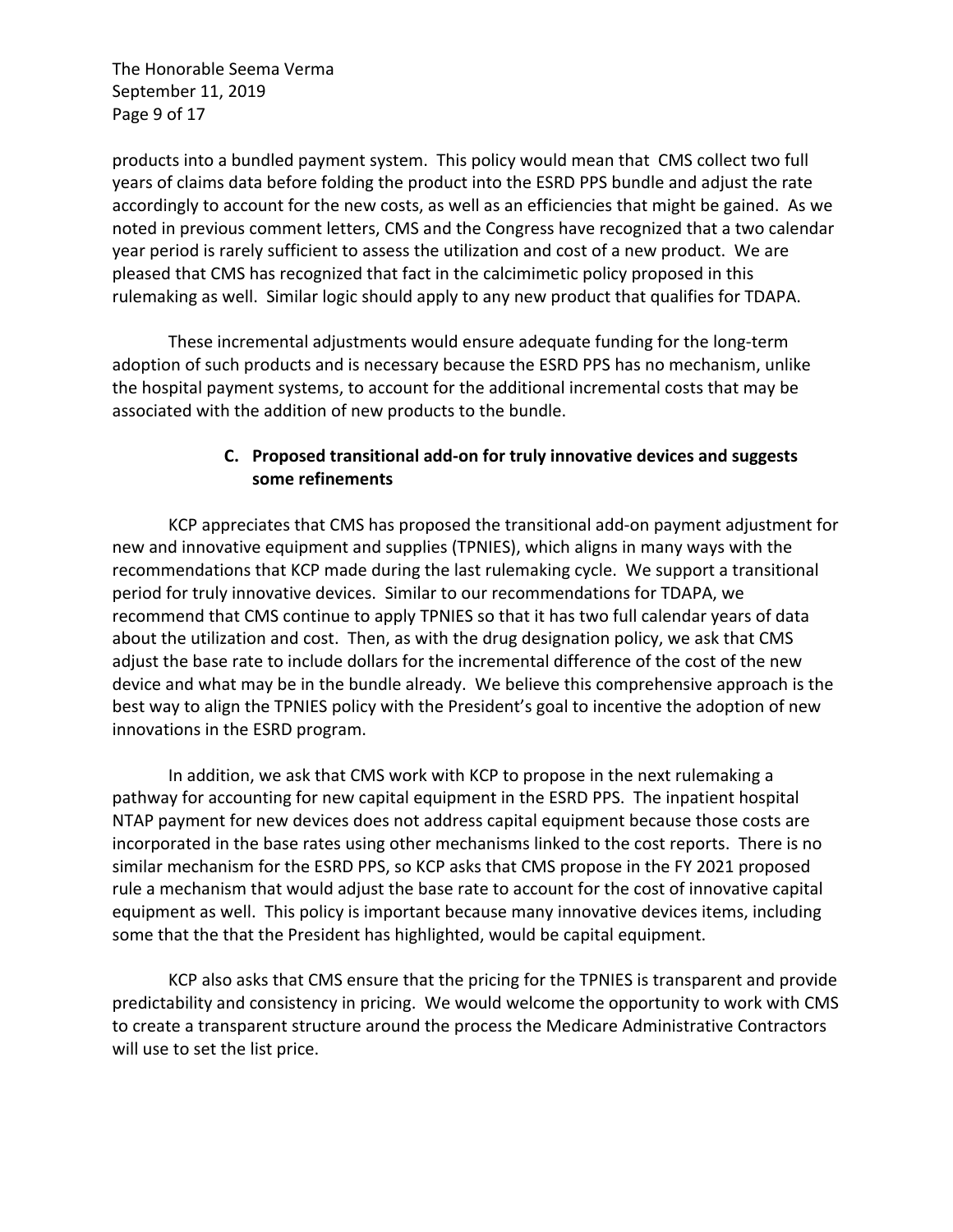The Honorable Seema Verma September 11, 2019 Page 10 of 17

Finally, we ask that CMS shift the application deadline to later in the year. We are concerned that the February 1 deadline may be difficult to meet, but the September deadline might not provide enough time for CMS to apply TPNIES in the next calendar year. We also ask that CMS provide a look-back period to January 1, 2019.

#### **D. Calciumimetics**

KCP supports extending the TDAPA for calcimimetics for a third year. As CMS has recognized, it is important that there is adequate information about utilization and practice patterns for new products before folding them into the ESRD PPS. We believe that having two full years of claims data is necessary to obtain the data needed to determine the appropriate adjustment to the base rate once the transitional period ends.

However, we are disappointed that CMS has proposed to reduce the basis for the calcimimetic TDAPA to ASP+0 percent. In terms of calcimimetics specifically, the ASP does not reflect the cost of many facilities who purchase products well above ASP. CMS has indicated in previous rules that the bundled rate does not include costs associated with oral drugs. At a minimum, this statement means that the cost of dispensing oral drugs is not included in the base rate. Other Medicare payment systems provide dispensing fees to recognize such costs. In addition, given the amount of dollars attributed to the functional categories other than anemia management, it is difficult to see how any dollars could be used to cover the administrative costs of calcimimetics or any other products. Therefore, we respectfully ask that CMS recognize that the negative Medicare margins, coupled with the fact that the bundle was created without incorporating the cost of administering oral drugs, and finalize ASP+6 percent as the basis for the calcimimetic TDAPA.

Additionally, we reiterate our request that before CMS automatically folds these drugs into the bundle, it consider how their limited utilization will impact the distribution of dollars that will be added. We reiterate our recommendation that CMS work with stakeholders to develop a mechanism that does not result in facilities that provide the drugs used by only a small percentage of dialysis patients do so at a significant loss, while facilities that do not provide these drugs receive additional payments because the amount added to the base rate is distributed evenly across all payments. We also ask that CMS outline in the final rule (with a comment period as well) the methodology and data it plans to use to value these drugs when they are added to the bundle. During the TDAPA period, we recommend that CMS work with the community to develop an approach that does not disincentivize their continued utilization once the TDAPA period ends.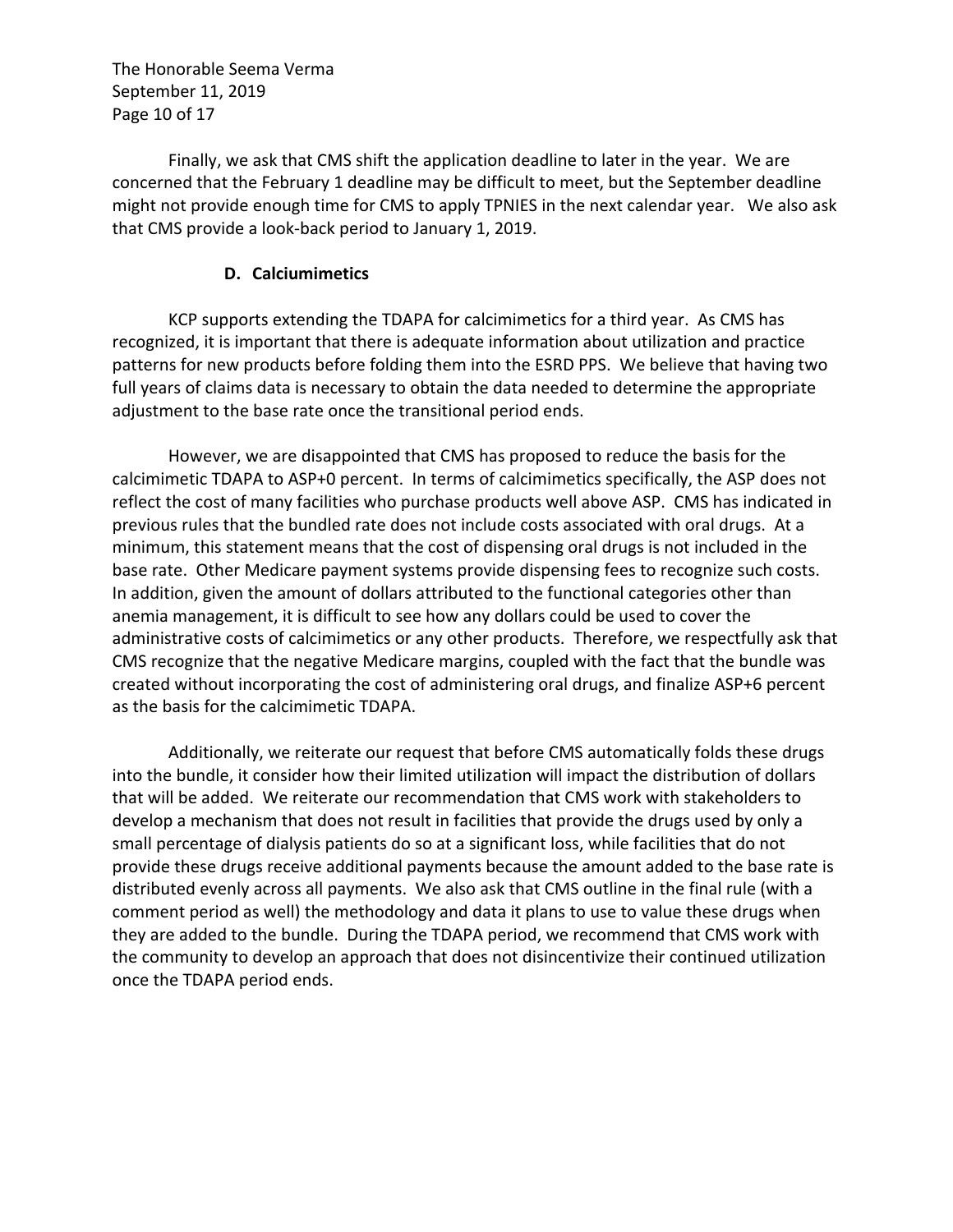The Honorable Seema Verma September 11, 2019 Page 11 of 17

## **II. KCP continues to suggests refinements to the ESRD PPS with regard to the case-mix and facility level adjusters and outlier policy.**

#### **A. ESRD PPS adjusters should be refined.**

We reiterate our recommendations that CMS eliminate the co-morbid case-mix adjusters for pericarditis, gastrointestinal tract bleeding with hemorrhage, hereditary hemolytic or sickle cell anemia, and myelodysplastic syndrome, because the documentation of these conditions is burdensome and increases costs of facilities and the coinsurance obligations for patients, without providing sufficient benefit to justify their use. We have provided substantial clinical and analytical support for this recommendation in previous comment letters on the ESRD PPS proposed rules, which we incorporate by reference here. Eliminating these adjusters would allow the funds to be returned to the base rate and used to enhance the patient care overall.

In addition, we ask that CMS closely review the age, weight, low-volume, and rural adjusters. MedPAC has voiced concerns about each of these adjusters and the methodology used to create them. As currently defined, the age and weight adjusters add substantial provider burden without actually achieving the goal of case-mix adjusters, which is to eliminate disincentives to provide care to more expensive patients by increasing rates for those patients with characteristics that predict higher costs.

During the December 8, 2018, ESRD PPS Technical Expert Panel (TEP) meeting convened by CMS' contractor, the panelists aligned around these concerns. Even when pressed to try to identify additional new adjusters, the vast majority indicated that very few adjusters are really necessary for the ESRD population. They reiterated concerns about the comorbid case-mix adjusters, with most panelists calling for their elimination. They also articulated concerns about the age, weight, and facility-level adjusters, highlighting the need to revise them. Given these concerns, it is time for CMS to fix these long-standing problems and revise the case-mix and facility-level adjusters.

MedPAC has also expressed concern about the overlapping nature of the low-volume and rural adjusters in its most recent Commission meetings. In the April 2019 meeting, the staff presented an "illustrative example" of a single low-volume and isolated (LVI) facility adjuster that would better target payments. KCP conceptually supports such an approach, as we have indicated in our previous comment letters on the ESRD PPS.

The continued application of these policy results in the actual dollars CMS pays out for ESRD care to be significantly less than what the Congress had indicated it should be. While sequestration continues to be a driving source of underpayments, the underpayment amount attributable to other factors, which are due to a mismatch among adjusters frequencies assumed by the standardization factor compared to actual payment increased substantially in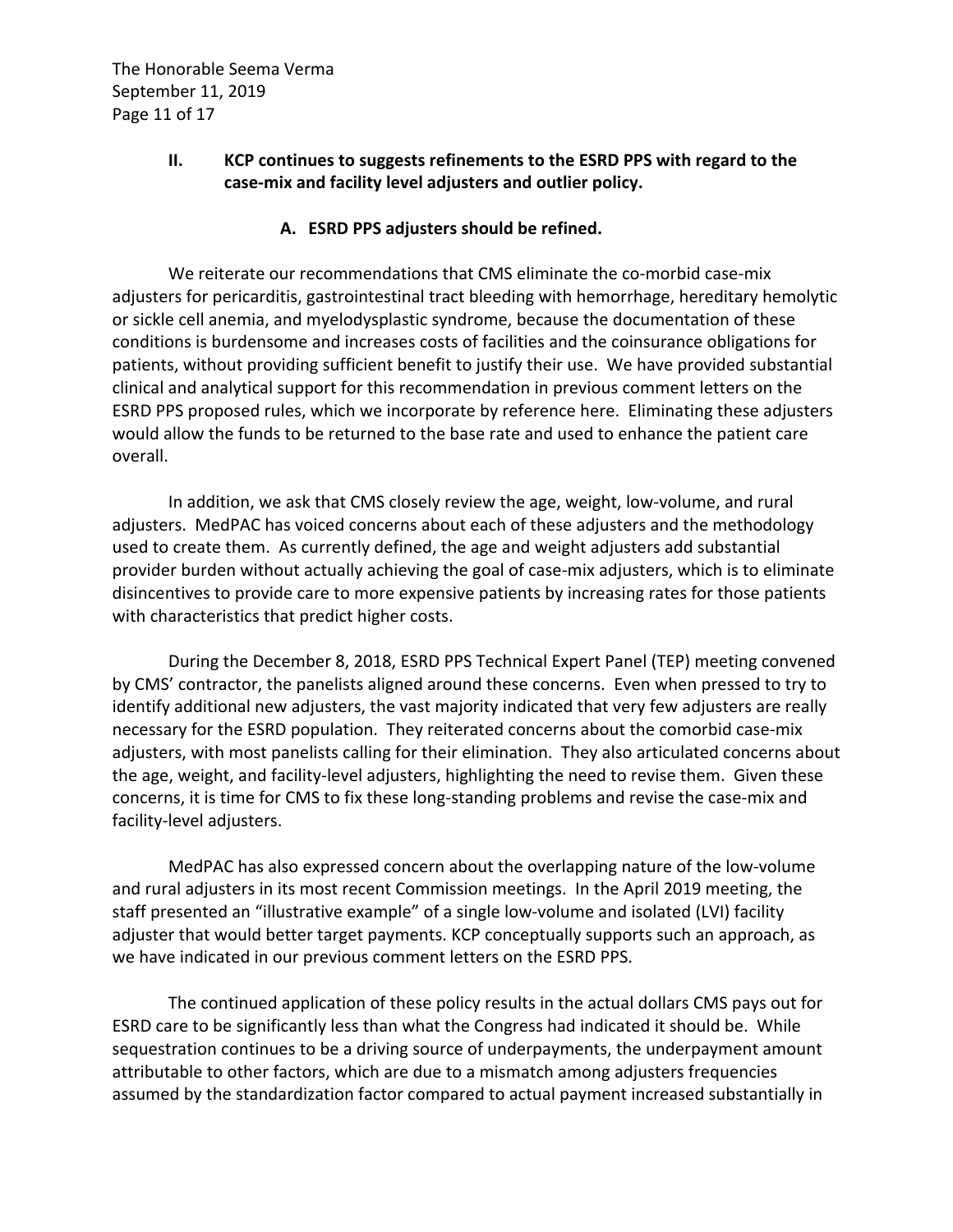The Honorable Seema Verma September 11, 2019 Page 12 of 17

2018, remains high. The Moran Company estimates that taken together, the total underpayment for the PPS per treatment in 2018 was \$11.11. The underpayment due to the outlier pool was \$1.54 per treatment. Sequestration accounted for \$4.45 per treatment, with the QIP taking out 25 cents per treatment. The remainder of the underpayment appears to be due to the fact that CMS has incorporated the calcimimetics into the outlier pool calculation. As described below, KCP strongly objects to this inclusion. Given the negative margins, each dollar that comes out of the program reduced the funding available to support patient care and innovation.

In sum, KCP urges CMS to act immediately upon the years of analyses and recommendations provided by KCP, our members, and MedPAC to refine the ESRD PPS adjusters. Taking this step would also better direct reimbursement to enhance patient care and outcomes.

# **B. The outlier policy should be revised.**

KCP is deeply concerned that CMS has decided in this Proposed Rule to include the TDAPA costs for calcimimetics in the outlier calculation, even though the drugs are not eligible for an outlier payment. While the statute requires CMS to include as part of the single payment amount for the ESRD PPS "a payment adjustment for high cost outliers due to unusual variations in the type or amount of medically necessary care,"<sup>6</sup> it does not provide specifics as to how the outlier pool is determined or paid out. We understand that CMS believes that TDAPA is not outside of the ESRD PPS single payment amount, but remain concerned that the calcimimetics should be included in the outlier pool. Yet, there is no ability to recover the dollars and they are permanently removed from the program. The Congress established an outlier pool so that facilities treating extraordinarily costly patient are not disincentivized from doing so. The interpretation of the statute that suggest an add-on be incorporated into the outlier calculation is inconsistent with this intent.

## **III. KCP recommendations on other CMS proposals**

## **A. Wage index**

KCP generally continues to support the methodology for determining the wage indices and the continued application of the wage index floor. However, we ask that CMS consider how the current policy could be modified to adjust wage index values to take account of laws requiring wage increases. Under the current methodology, there can be a several year lag with the wage index recognizing these changes.

 $642$  U.S.C. § 1395rr(b)(14)(D)(ii).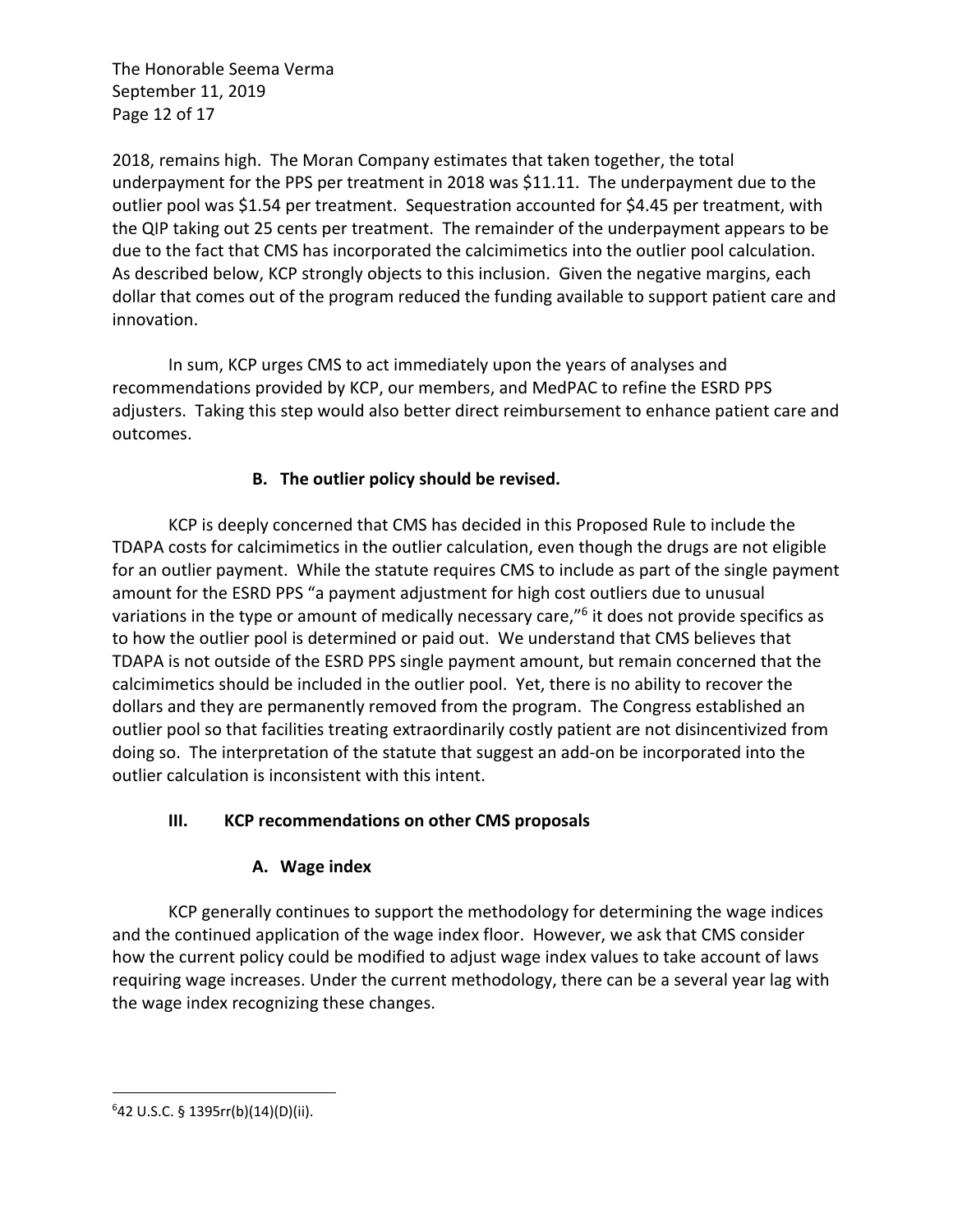The Honorable Seema Verma September 11, 2019 Page 13 of 17

#### **B. EMP policy**

KCP supports updating the PPS by eliminating the application of the ESA Monitoring Policy (EMP) to the outlier payment. As CMS articulates in the Proposed Rule, given that ESAs have been incorporated into the ESRD PPS, the underlying rationale that supported the EMP no longer exists. Yet, given the importance of monitoring anemia in patients, we encourage the Center for Medicare to continue collecting patient hemoglobin levels despite the changes in the EMP.

#### **C. Price Proxies**

KCP urges CMS in the coming year to work with the industry to find a better price proxy for non-ESAs that are not over the counter (OTC) vitamins. Specifically, we recommend that CMS use the BLS Series ID: WPS063 Series Title: PPI Commodity data for Chemicals and allied products-Drugs and pharmaceuticals, seasonally adjusted. The current category references "vitamins," in a way that does not appropriately capture the price of drugs that fall within this category. Currently, the drugs in this category represent a small portion of the overall cost of providing dialysis services; however, the need for a more accurate and appropriate price proxy for oral and non-ESA drugs should be addressed now. The current category references "vitamins," in a way that does not appropriately capture the price of drugs that fall within this category. Vitamin D analogs in this category, such as doxercalciferol and paricalcitol, are synthesized hormones that suppress PTH without inducing severe hypercalcemia, distinguishing them from OTC vitamins. These products are all unique chemical entities, FDA-approved, available by prescription only, and indicated for the treatment of secondary hyperparathyroidism (SHPT) which contributes to the development of bone disease. Moreover, these prescription drugs are classified by the U.S. Pharmacopeia in the Medicare Model Guidelines, a classification system that supports drug formulary development by Medicare Part D prescription drug plans, as "Metabolic Bone Disease Agents," not vitamins.

More importantly, there are new drugs in the pipeline currently that, if the payment system does not create disincentives for their continued development, will likely be added to the bundle during the next two to three years. KCP recommends that CMS establish an alternative price proxy for these other drugs that is based on prescription drugs rather than vitamins and that would include fewer OTC drugs.

#### **D. Productivity Factor**

We also reiterate our concern that the overall negative Medicare margins that the majority of dialysis facilities experience argues against the idea that productivity can be improved year over year. As noted in the August 10, 2018, letter, the Medicare rates are inadequate to cover the cost of providing services. MedPAC in its most recent Report to the Congress indicates that the aggregate Medicare margin was –1.1 percent in 2017, and the 2019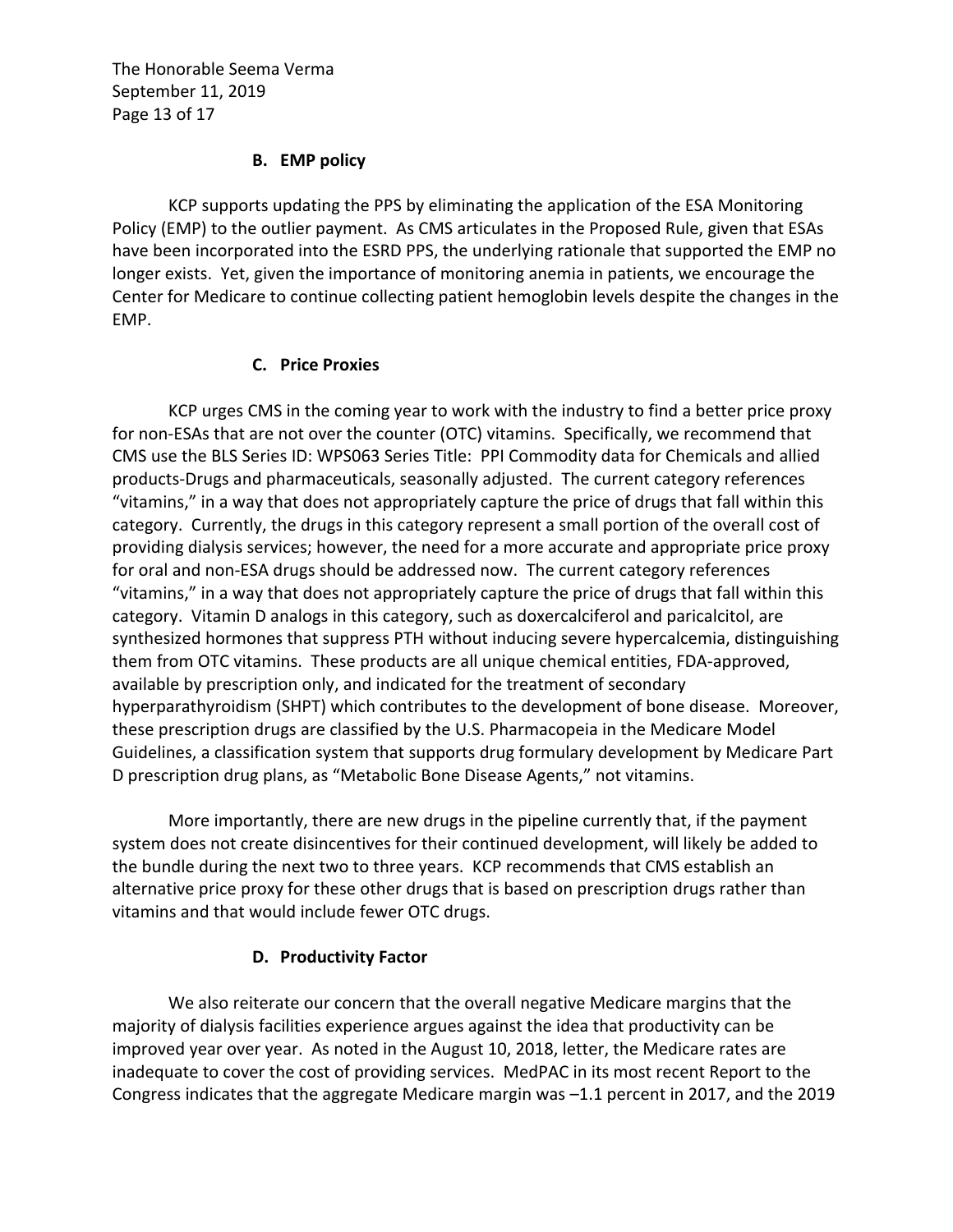The Honorable Seema Verma September 11, 2019 Page 14 of 17

Medicare margin is projected at –0.4 percent. This estimate is high in our view because it does not account for actual revenue reductions, such as the Network Fee that reduces each payment by \$0.50 and the substantial amount of unrecovered bad debt. If just these two amounts were taken into account, the average margin would be negative. Using CMS data, The Moran Company estimates that 55 percent of facilities have negative margins – their revenues do not cover the cost of providing services already.

While the ESRD PPS may have been implemented only in 2011, the labor and other basic items and services used in dialysis facilities prior to that date were already bundled in what was known as the composite rate. The composite rate drove efficiencies as well. Under the ESRD PPS, facilities are being asked to do more each year as the number of ESRD-related quality programs and measures used in them expand, the regulatory and documentation burdens increase, and the labor and staffing requirements also increase. The costs of labor, in particular, are increasing dramatically. For example, facilities are subject to staffing ratios and labor hours per treatment that cannot be reduced without placing quality patient care at risk. As we have noted as well, the cost reports do not reflect these requirements and do not align with the actual experience of dialysis facilities. The Medicare Trustee Report recognizes that for the productivity factor to achieve its goals, "health care providers would have to realize productivity improvements at a faster rate than experienced historically." If this reality is not achieved – which seems unlikely, especially in the dialysis sector – "the availability and quality of health care received by Medicare beneficiaries would, under current law, fall over time compared to that received by those with private health insurance." Despite the statutory restrictions, we encourage CMS to work with the kidney care community to find a more appropriate adjustment and potentially to encourage the Congress to eliminate this requirement based on the economic instability of the industry.

## **E. Network Fee**

KCP encourages CMS to allow facilities to include the 50 cents per treatment Network fee on the cost reports. For example, in 2016 there were 38,343,333 dialysis treatments administered. This means that CMS and other policy-makers were not taking into account nearly \$20 million of cost incurred by dialysis facilities. That number has only increased over time.

Historically, there may have been concerns about whether the statute permits such recognition. A closer review of the statute and legislative history, however, shows that the Congress was silent on the question. The Congress established the Network Fee as part of the Omnibus Budget Reconciliation Act (OBRA) of 1986.<sup>7</sup> The statute includes no express language that states whether or not the fee should be incorporated into the cost report.

<sup>&</sup>lt;sup>7</sup>Social Security Act (SSA) § 1395rr(b)(7), as added by section 9335(j)(1) of OBRA '96.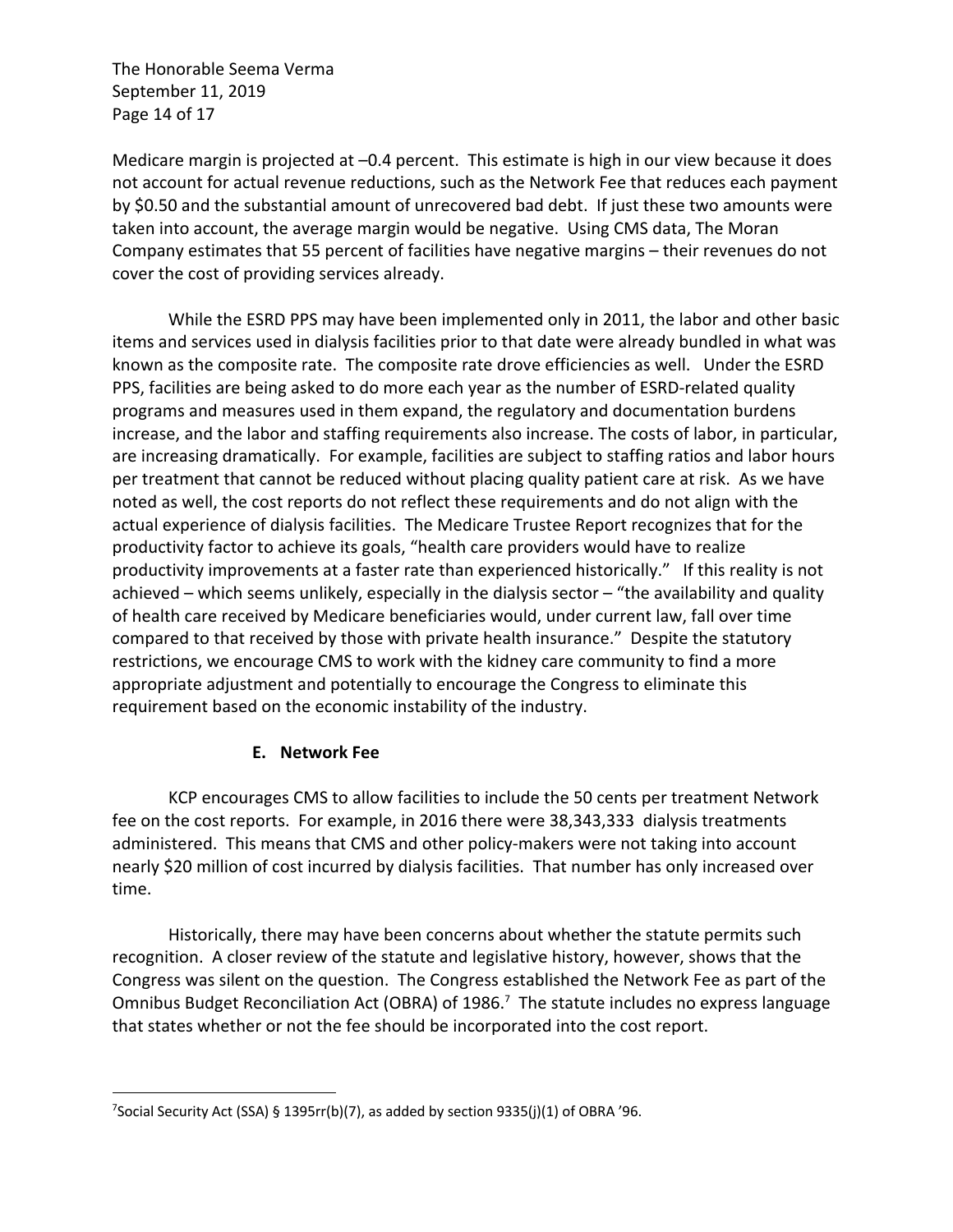The Honorable Seema Verma September 11, 2019 Page 15 of 17

While the legislative history provides a clear description of the rationale behind the changes made to the ESRD Networks in the OBRA '96, it is equally silent as to how CMS should treat these fees on the cost reports. $8\,$  Given the text and the legislative history's silence on this point, KCP believes CMS has sufficient authority to allow facilities to include the Network Fee in their cost reports.

To achieve this goal, KCP recommends that CMS add the Network Fee as a revenue reduction on Worksheet D. CMS already includes the Network Fee on the PS&R, which facilities can use to obtain accurate and verifiable data, along with beneficiary coinsurance amounts. CMS addresses the coinsurance amount through Worksheet E, but the Network Fee is currently left off of the cost reports.

Given the reliance of the Congress and its advisory commission, MedPAC, on the cost reports for determining appropriate reimbursement policy, it is important that the cost reports include costs that are related to the care of Medicare beneficiaries. The Network Fee is such a cost. Without including that amount, policy-makers cannot calculate correct margins. It is in the interest of all policymakers that the information provided is as accurate as possible. Therefore, we encourage CMS to add the Network Fee on the facility cost reports beginning in 2020.

## **F. Renal Dialysis Humanitarian Use Devices (HUD)**

KCP appreciates that CMS is seeking comments on creating a HUD policy for the ESRD program. As the Proposed Rule explains, a "HUD is a 'medical device intended to benefit patients in the treatment or diagnosis of a disease or condition that affects or is manifested in not more than 8,000 individuals in the United States per year,' under FDA regulations." Generally speaking, KCP supports the concept. However, in the experience of our members, the more critically important need is for humanitarian relief when there are natural disasters. Hurricane Dorian has brought to mind the ongoing struggle that patients, clinicians, and facilities face in trying to obtain basic supplies and equipment to care for dialysis patients who find themselves in the path of such storms. Therefore, we ask that CMS work with KCP and its members to develop appropriate humanitarian policies to protect access to products and suppliers during such events.

## **G. AKI policies**

KCP supports the proposed AKI payment rate for CY 2020.

In the CY 2017 final rule, CMS announced that it would be developing a formal monitoring program, but the specifics have yet to be published. We would also find it helpful

<sup>&</sup>lt;sup>8</sup> H.R. Rep. No. 727, "Omnibus Budget Reconciliation Act of 1986," 99<sup>th</sup> Cong., 2d Sess. 78 (1986).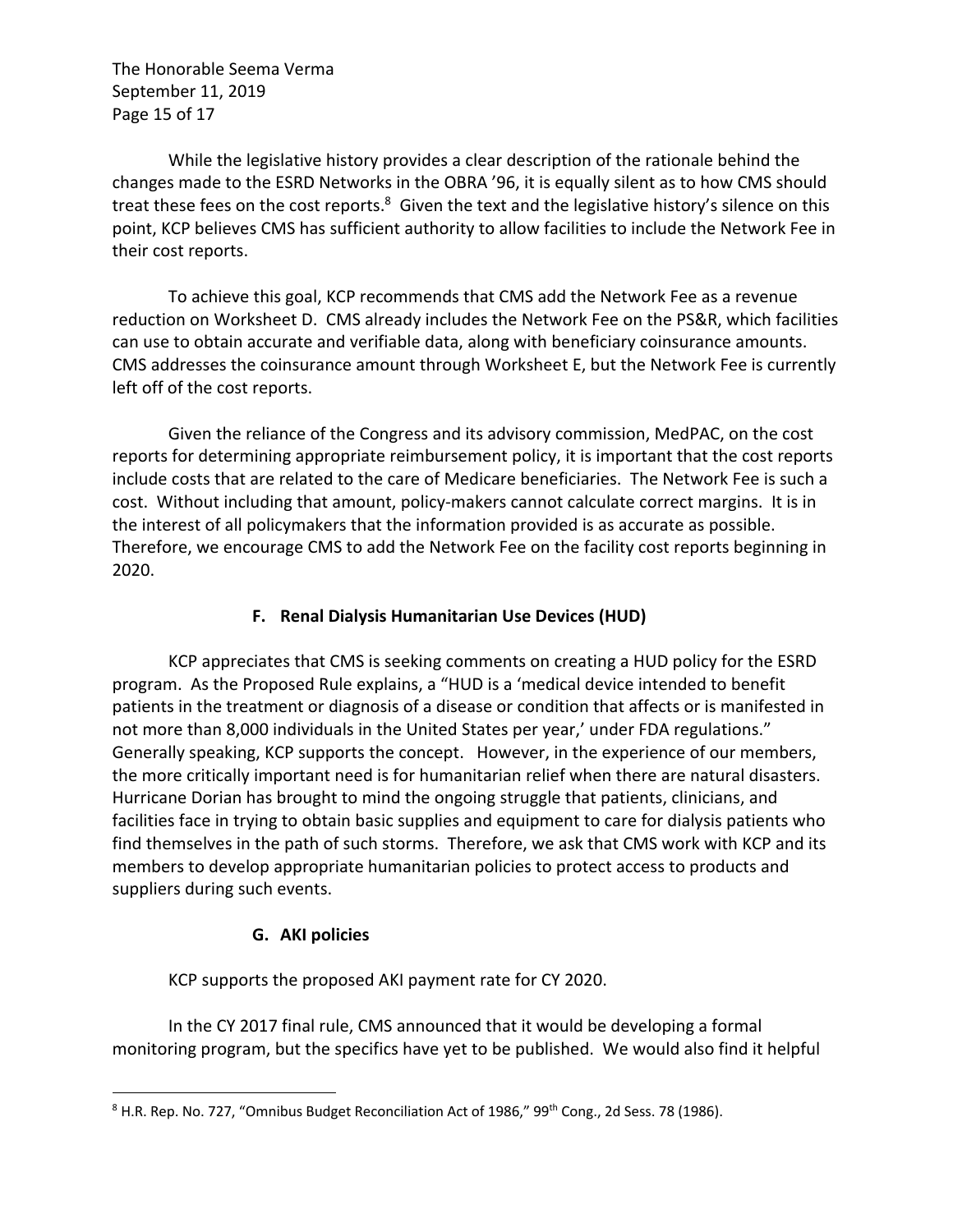The Honorable Seema Verma September 11, 2019 Page 16 of 17

to understand how CMS is monitoring the AKI benefit. Additionally, we reiterate our interest in maintaining a dialogue as part of this monitoring program to ensure that the payments for AKI patients are adequate. As we have noted in previous letters and consistent with the work of the Renal Physicians Association, it may be necessary to establish "AKI adjustment" to the payment rate to address the differences in the services provided to AKI patients from those provided to ESRD patients. We would welcome the opportunity to work with CMS on these issues.

#### **IV. Conclusion**

KCP appreciates the opportunity to provide comments on the Proposed Rule. Kathy Lester, our counsel in Washington, will be in touch to schedule a meeting. However, please feel free to contact her at any time if you have questions about our comments or would like to discuss any of them in further details. She can be reached at klester@lesterhealthlaw.com or 202-534-1773. Thank you again for considering our recommendations.

Sincerely,

ARhim, und

Allen Nissenson Chairman Kidney Care Partners

cc: Demetrios Kouzoukas, Principal Deputy Administrator Ing-Jye Cheng, Acting Director Chronic Care Policy Group Abigail Ryan, Director, Division of Chronic Care Management